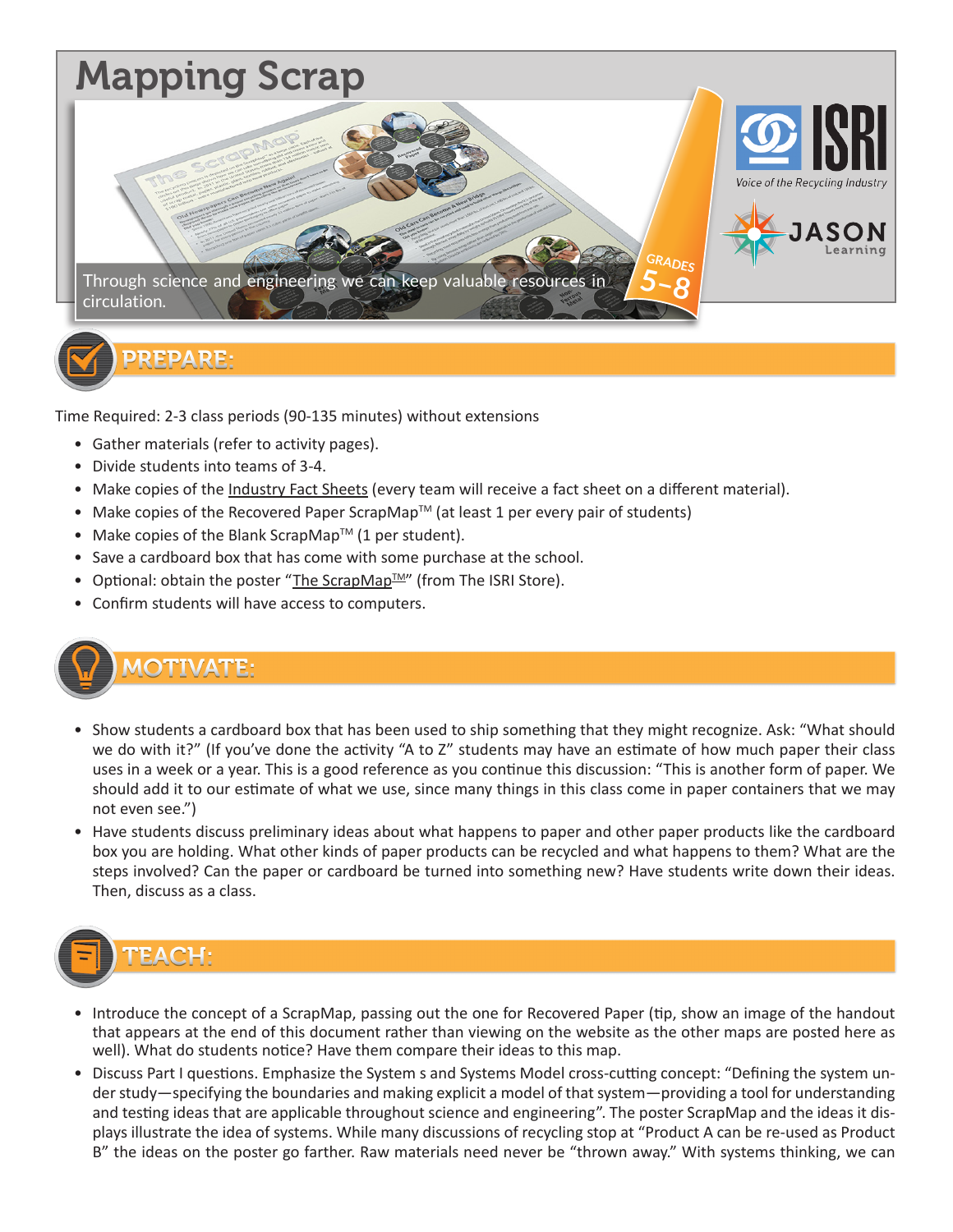keep the circle unbroken and the system intact. But to do this requires science, engineering and creativity. That's the theme that should be emphasized as students complete this activity.

- Assign each team a different material to investigate glass, metals, electronics, aluminum, or rubber, and pass out the corresponding Industry Fact Sheet to each team (1 copy per every 2 students to share).
- Pass out blank ScrapMap templates (one per student). Explain that students may use these to draft out their initial ideas and take notes as they research.
- Have students conduct research on their assigned material in order to create their own ScrapMap, finding at least 3 websites. Students should list their websites and take any necessary notes to construct their map. This may take 1-2 full class periods.
- Have students discuss their findings in their teams, and create one final ScrapMap to present to the class. Maps may be made on posterboard or digitally.
- Have students present their ScrapMaps. Each presentation should be app. 2- 5 minutes and should include a final version of the ScrapMap, either in print or digital form and a thorough description of how the materials are part of a continuous series of steps in the recycling process. Students should also be able to explain at least 2-3 steps students can take to ensure that the chain of recycling is unbroken.
- Once each team has presented, have students discuss the tips they agree can be put in place in the classroom, and develop a plan to put them into action.
- Have teams view ISRI's ScrapMap of the material they studied. Have them use the Interactive ScrapMaps and compare ISRI's ScrapMap to their own.



Students should be able to:

EFLECT/ASSESS

- Discuss why it is important to keep recycling systems continuously going.
- Explain how they think recycling the materials they researched is helpful to the environment.



Have students consider careers involved in the recycling industry by reading about some of the "Champions of Recycling" featured on the website. Have students write about a scientist they find particularly interesting and describe the type of work he/she does. Are these careers they could see themselves in someday?



Have students make an argument for which of the steps discussed in "getting to zero" they think would have the most impact on the environment if taken. How would they launch a school-wide campaign to get everyone in the school to make these changes? How could they do this at home or in the community?



**MEBLINKS** 

Industry Fact Sheets http://www.jason.org/partner/isri "The ScrapMap" Poster http://www.isri.org/about-isri/isri-events-and-education/education#.VnRklsYrLIU) Interactive ScrapMaps http://www.jason.org/interactive/isri/scrap\_map/ Champions of Recycling http://www.jason.org/partner/isri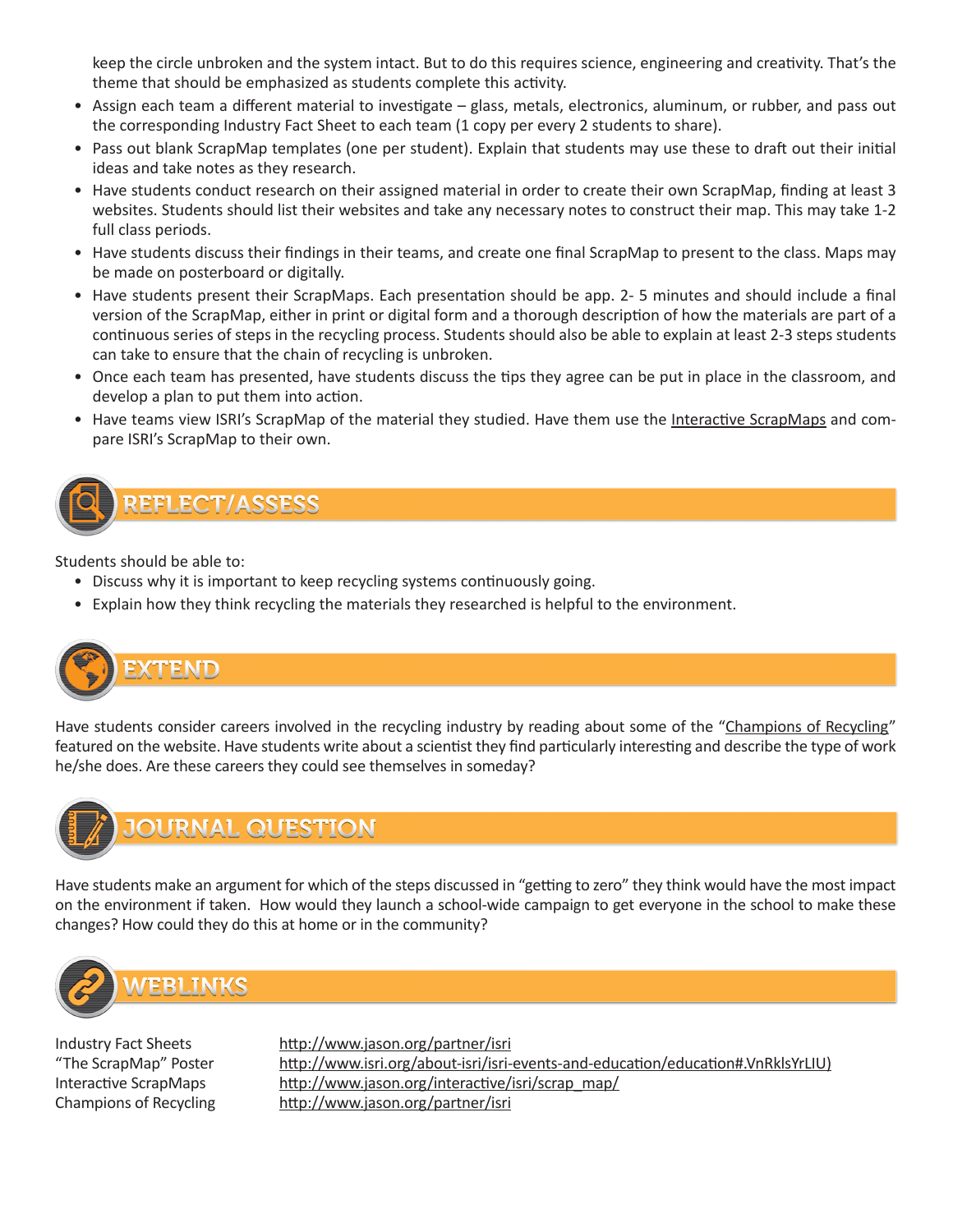# Activity Pages



# Mapping Scrap

Cardboard containers are important components of our national delivery system. Many items in your classroom come shipped or packaged in cardboard boxes or paper containers that you may never see or think about it. Where does cardboard come from? What happens to it after it is sent to be recycled? In this activity, you will analyze a ScrapMap to investigate the steps in recycling paper. A ScrapMap is a way to map out, or illustrate the continuous cycling of materials. After considering how paper products are recycled, you will conduct your own investigation to map out the steps involved in the continuous cycling of a second material, creating your own ScrapMap. Finally, you will develop three ideas for your community to contribute to the circle of recycling and keep the system intact.

#### **Materials**

- Cardboard box or paper packaging
- Recovered Paper ScrapMap
- Blank ScrapMap or concept map
- Computer(s)
- Poster board or other means of display
- Markers (optional)
- Industry Facts Sheets

• Internet references

## Part 1: Investigate a ScrapMap

- 1. In small groups, discuss what you think happens to paper once it's recycled. What kinds of paper products can be recycled? Make a list. What do you think are the steps involved in the recycling process? Can these papers be turned into something new? Explain.
- 2. Share ideas as a class and discuss.
- 3. Study the ScrapMap for Recovered Paper. This represents a system. The ScrapMap itself is a model of the system. Discuss the things you do at home, and in the classroom to help keep the system intact. What would happen if nobody recycled their newspapers? How does this system help the environment?

## Part 2: Create a ScrapMap

- 1. In teams, gather information about one of the following materials: glass; aluminum; metal; rubber; or electronics using the Industry Fact Sheet provided by your teacher, and the internet (each material should be researched by at least one group). Find out what happens to these materials in the recycling process. What kinds of new items can be created? Find at least three websites to help you collect your information and list them while you are taking notes. Be certain the sites you find are reliable sources of information. Ask your teacher for help if you are unsure!
- 2. Create your own ScrapMap to illustrate how the material you have researched is part of a system representing a continuous series of steps in the recycling process. Use the blank ScrapMap to capture your ideas.

## Part 3: Present Your Findings

1. In your team, create a 2-5 minute presentation to communicate your findings. Your presentation should include a final ScrapMap of the material you researched, and describe how the recovered materials can be re-used. This can be illustrated on large posterboard, or done as a computer presentation with a program such as PowerPoint. Your presentation should also include 2-3 tips to share with your classmates so that the cycle won't be broken.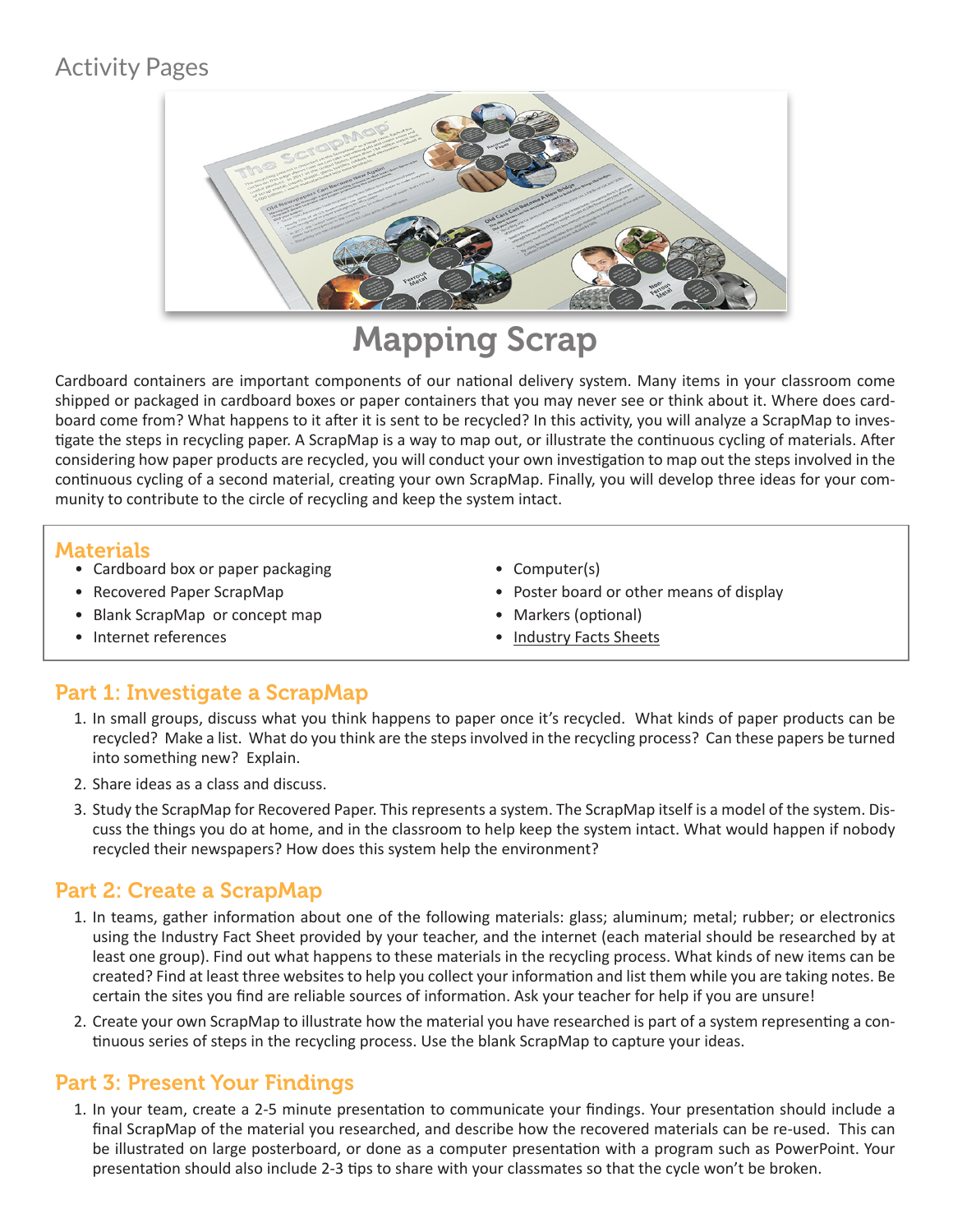- 2. As a class, discuss the steps you can take in your own classroom to reduce waste in "getting to zero" and develop a plan to put them into action!
- 3. Use the Interactive ScrapMapsTM to compare the ScrapMap of the material you researched with the one your team created. What new information, if any, is presented?

#### Reflect and Apply:

- 1. Why is it important to keep recycling systems continuously going?
- 2. Paper is easy to recycle, saving forests, energy, and reducing greenhouse gases. More than a billion tons of paper have been recycled in the past two decades. How do you think recycling the materials you and/or your classmates researched help the environment?

#### Extension:

There are many innovative scientists and engineers involved in the recycling business. Consider what kinds of jobs these scientists might do, and what problems they may need to solve by reading about these "Champions of Recycling". Choose a "Champion" you found particularly interesting and describe the work that he/she does, and why this intrigues you. Can you see yourself doing this someday?



# **OURNAL QUESTION**

Which of the steps discussed in "getting to zero" do you think would have the most impact on the environment if taken? How would you launch a school-wide campaign to get everyone in the school to make these changes? How could you do this at home or in your community?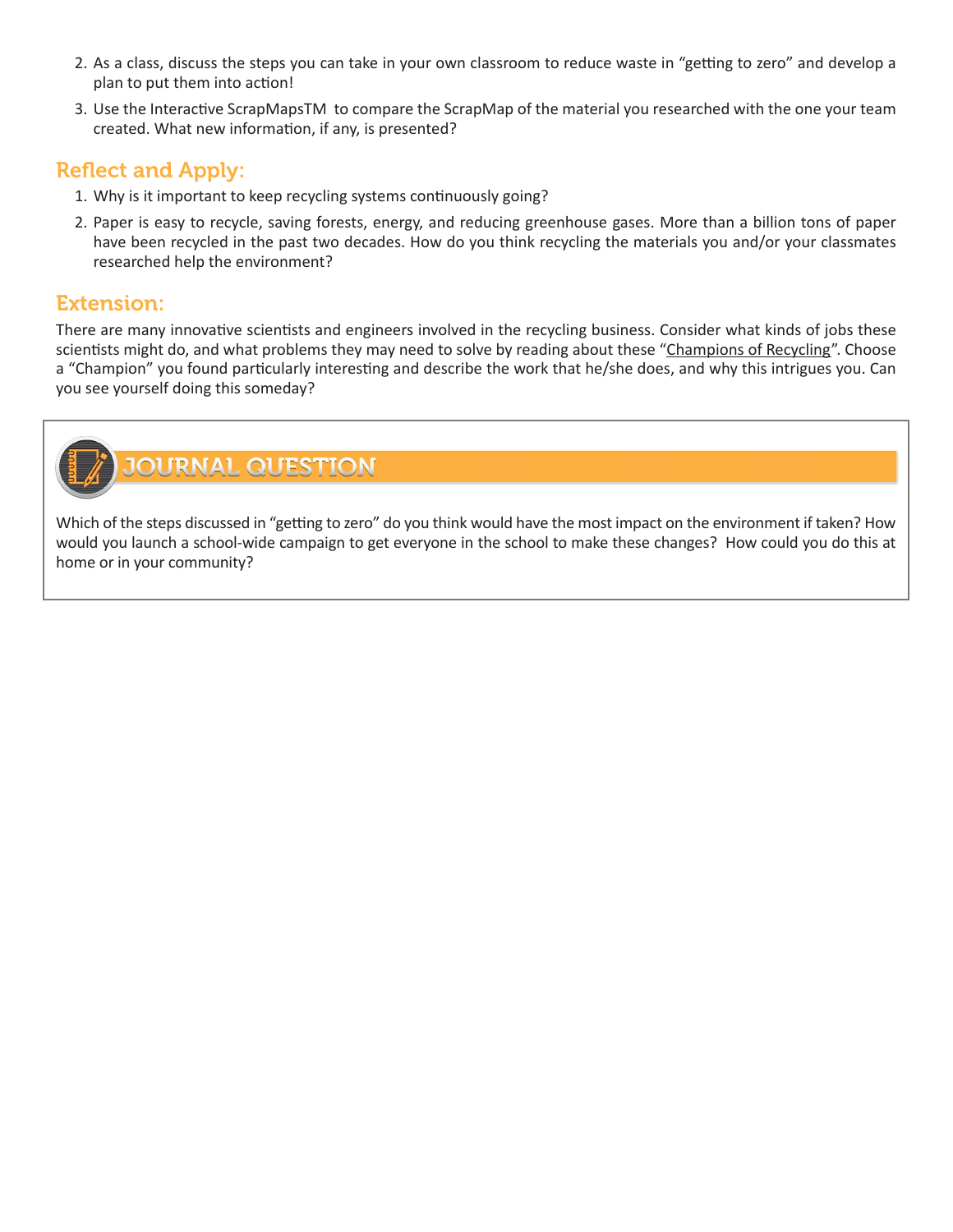#### Recovered Paper ScrapMap